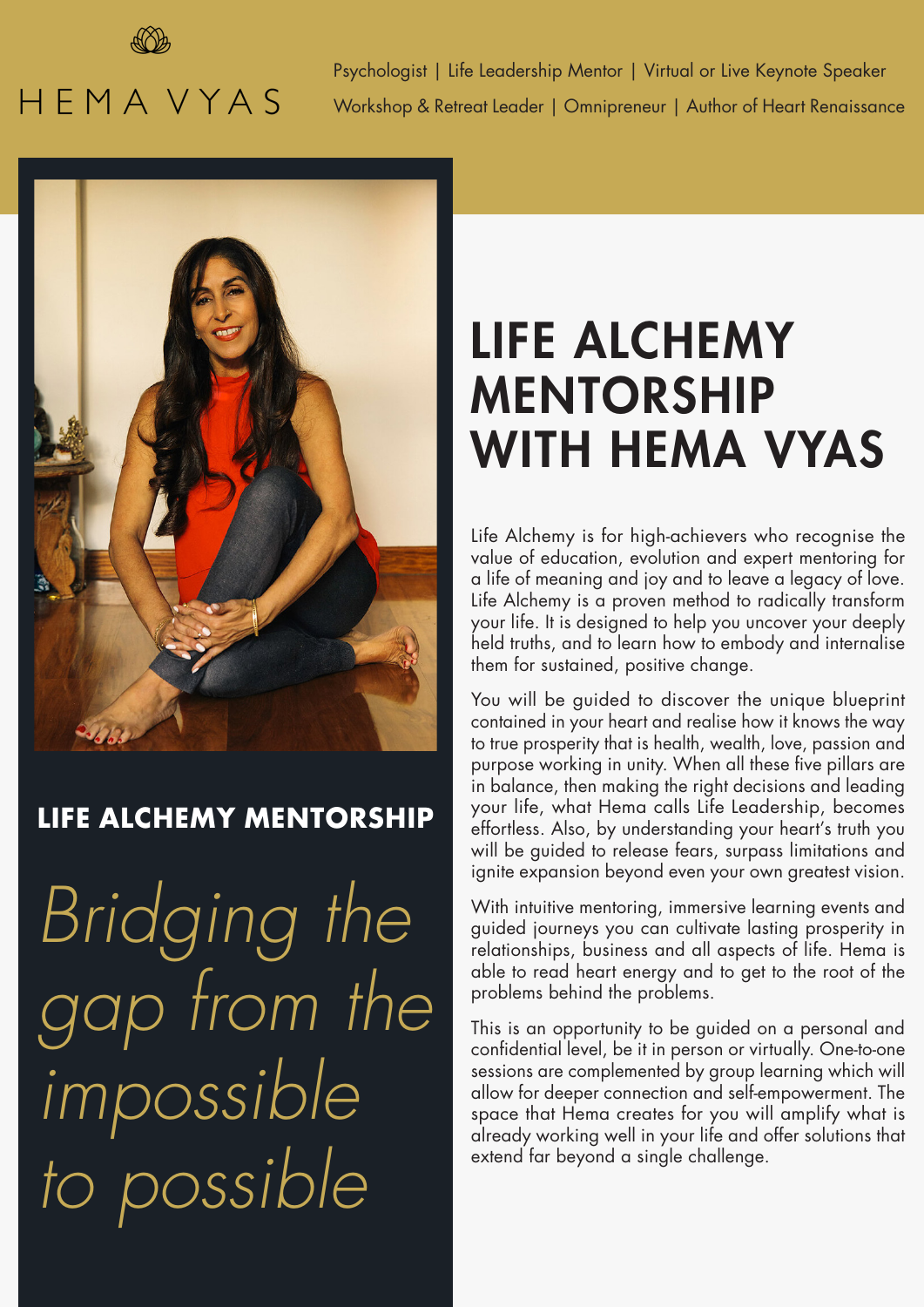## WELCOME FROM **HEMA**

*I* want to give heartfelt thanks for your interest in working with *me. Mentorship brings you the most personalised and direct path of acceleration towards your true intentions, visions and independence.*

*From a young age, I have had empathic feelings and felt a calling to help others. I've been able to see blocks which cause unnecessary suffering. When I was fourteen, I had an 'out of body' experience after being hit by a car and remember the moment of understanding that we are so much more than our bodies and minds. For decades I have studied the power of the heart energy closely, synthesising tools and wisdom from East and West to help countless individuals and groups to bring about extraordinary and sustained change rooted in truth and authenticity.*

*Life can take us by surprise and uncertainty can be stressful. Through listening to the heart and giving value to intangibles, we can navigate more effectively through our lives. Change is not always easy and especially when we are going against dominant ideology. As your mentor, I will walk you across the bridge of transformation. Sometimes we don't even realise that there is a bridge between where we are and where we truly want to get to. Sometimes, we may already have started walking on that bridge but at some point on that crossover, we may for whatever reason, feel like it's easier to go back to our starting point rather than completing the journey.*

*When you arrive at a space of constant possibility and you see what you really want can become a reality then your energy creates a positive ripple effect that goes out into the world. For me it always is a privilege to mentor people on their journeys.*

*With love,*

## MEET YOUR MENTOR

Hema Vyas is a renowned speaker on the subjects of heart wisdom, human consciousness, spirituality, health, energy medicine and the science of Ayurveda. For almost thirty years she has been practising as a psychologist, mentor and speaker.

Hema's work is about connecting to ancient wisdom and higher consciousness to solve the problems of modern times, through highlighting the significance of the heart. She comes from a long lineage of Ayurvedic doctors on her mother's side. Her sophisticated intuitive abilities and expertise at guiding a direct experience of heart energy have led those affected by her work to describe her as a modern-day seer. Her approach synthesises psychological and spiritual insights with Gyana yoga, known as the yoga of knowledge, and meditation, as she knows first-hand how these practices have the power to bring about unprecedented positive change.

As the heart is the most intelligent organ in the body, Hema believes that by connecting with the wisdom of the heart one can move into a permanent space of selflove and purpose as well as finding the compassion that is needed to lead successfully. Her success is evident from the countless clients as diverse as business founders, company directors, chief executive officers, creatives, entrepreneurs, therapists and professionals who credit her guidance with life-altering shifts.

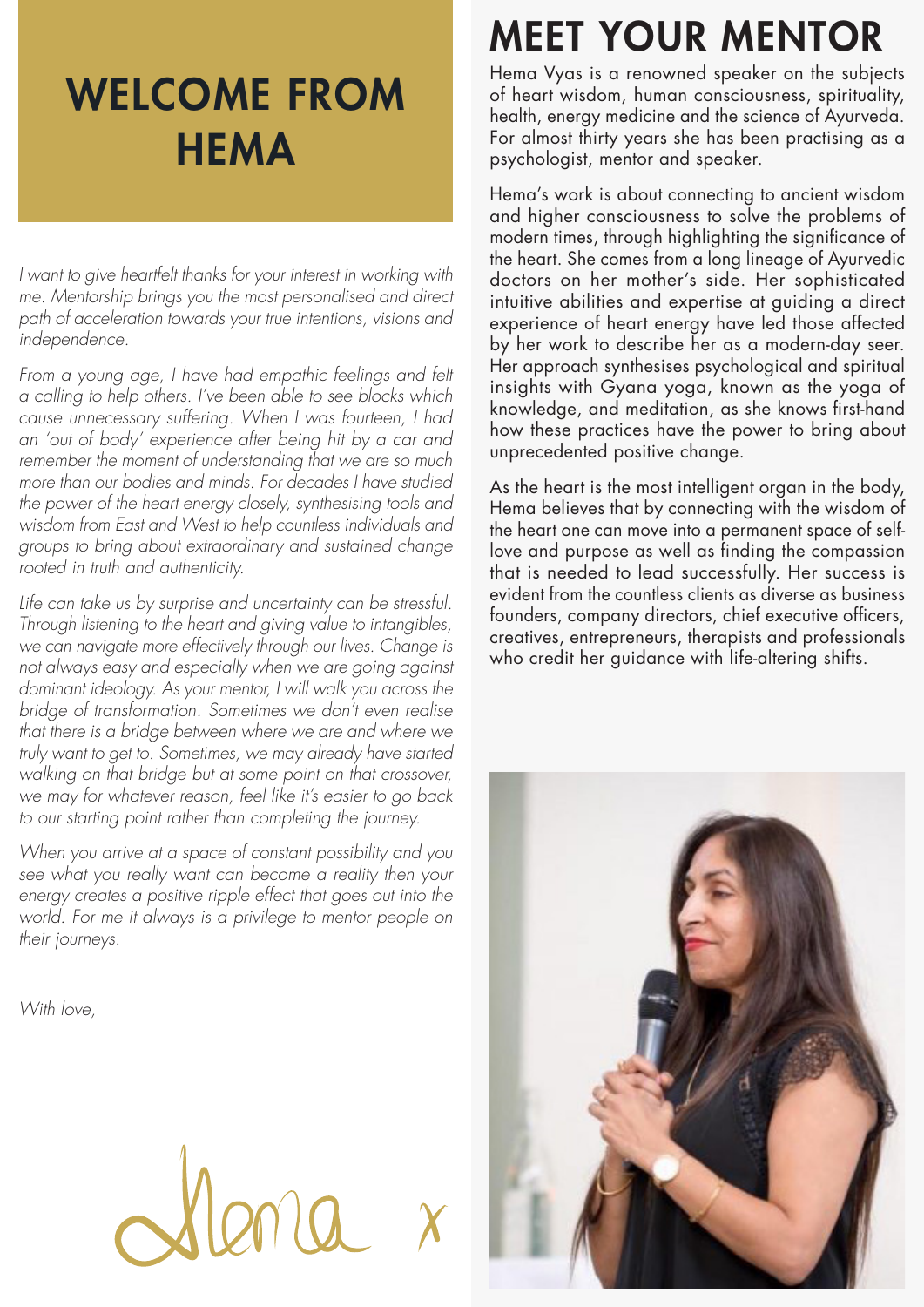## WORDS FROM PEOPLE WHO HAVE WALKED THE PATH WITH HEMA

*Hema has already transformed countless lives, helping to tackle self-limiting beliefs and negative patterns contained in the heart. She has worked with individuals, couples, small and larger groups all with different backgrounds and objectives.*

"She is so insightful it is extraordinary... Hema has the ability to change your life in one session. She cuts straight to the heart of the matter, dispensing wisdom that pulls you up short and helps you understand everything clearly."

#### Mary O'Hagan, Owner - Vivace Virtual Events

"Hema offers you an unwavering mirror of truth. She has the inner knowing, pure wisdom of the soul to know what is needed, what to share and when to allow you to go on your own journey. I send my nearest and dearest to her. She has many tools, how she works with them is different to me, we've all experienced profound changes. She offers you a path to know and trust your inner knowingness that is priceless."

"Working with Hema is a journey to enlightenment or as close as you can get to that whilst living in these modern times. Hema helped me to unblock many things whilst being such a source of support along my unique journey. She gave me the knowledge to uproot and amend toxic long-held family dynamics, and the confidence to discover myself. With her help, I've found purpose in marriage, business and life."

### Lindsay, Business Professional

"Hema is excellent as a keynote speaker, mentor and workshop Liz Horey, Executive Coach leader and in any forum where there is an openness to accessing a deeper insight and understanding. She makes spirituality accessible, she demystifies it...What I have learnt is to trust my own knowing and listen. To be able to make better decisions based on courage and belief rather than fear."

#### Monica Haughey, Psychotherapist & Conscious Leadership **Specialist**

"She is a 'God send' and has always managed to put me back on track, using her vast knowledge of various healing techniques. I'm sure Hema's gentle and informed style will be of great help to anyone."

### Gregg, Arts SME Founder

"Hema doesn't try to change who you are, her aim is to make you understand why you have done certain things in your life, and to help you break the pattern and realise your dreams and potential. You might think you know yourself, but you soon realise that despite only just meeting, Hema knows you better…"

### Lizzie H., Events Manager

"I've been to Hema's retreat in India, three weekend retreats in Ireland and I use her as a mentor. As is the case for many others, I have found her advice and insights to be life changing. Her retreats are wonderful - always in beautiful settings with a well-curated mix of kundalini yoga, meditation, talks from Hema and very special Ayurvedic treatments. In my personal sessions with her, I value the way she uses a mix of psychic ability, therapy and hypnotherapy to wonderful effect. She hones in on patterns holding me back and offers direct insight in how to move on from them. She is a beautiful, authentic, caring and talented speaker, teacher and mentor and I have no hesitation in recommending her."

### Geraldine Wilson, former Director Amazon UK

**Caroline Kippler, Project Leader** "I wanted to grow spiritually, to be taken further on a journey of learning about myself. Even though I have spiritual practices, Hema gives me the support and inspiration to fulfil my potential. You can see Hema's absolute conviction about what she knows, and wherever the conversation goes, she nourishes the people who ask her questions. Hema shares with clarity of message and in a language that's not excluding, she can talk to suits and shamans! Hema doesn't need to know about what happened in my childhood. She speaks the role of the heart with no other agenda - she's supporting people to dig deeper and to find the courage to take the steps that they need to take. She has a very deep understanding of what spirituality actually means, so it doesn't matter what your beliefs are."

"The best way to describe her is a finely-tuned instrument, connecting with deep 'golden truths' that I would have never even conceived of. Hema has realigned my purpose, improved my relationships and business ventures radically and excitingly."

### Gabriel Bernardi, Founder and Restaurateur

"It's time for a new paradigm. I feel, therefore I am. I know, and therefore I can be who I came here to be" Hema Vyas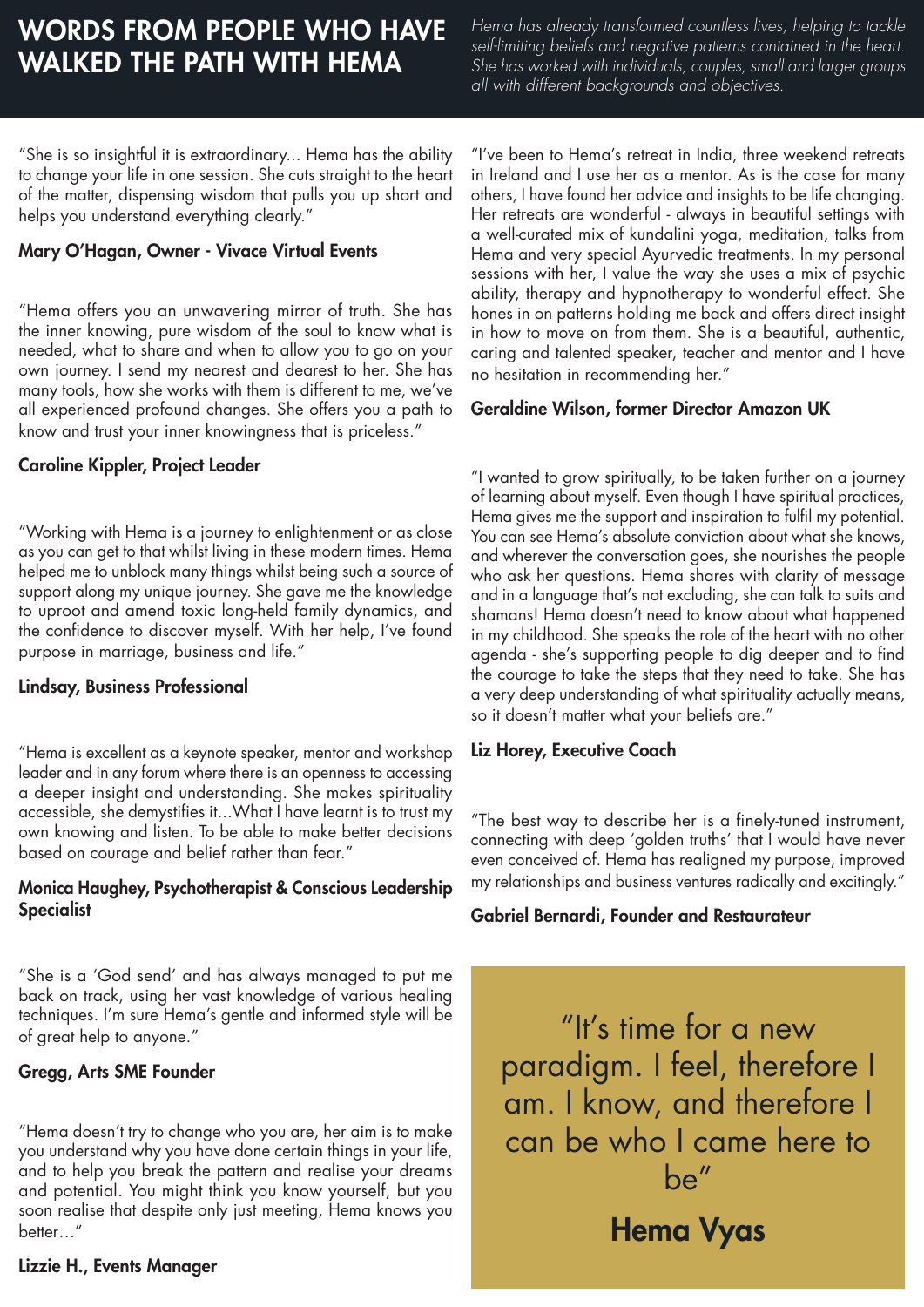## THIS IS FOR YOU IF YOU...

- Are unsure whether you are living your fullest potential, surviving but not thriving
- Have achieved significant outward success, but still feel a sense of emptiness
- Would like a loving and inspiring relationship, or to improve one that you are in
- Want to live a life without compromise and conditioning
- Wish you could find your unique role in life and contribution to the world
- Are going through big life changes or alternately are feeling stuck
- Have a desire to bring your business vision to life
- Want to improve your relationship with colleagues/employees
- Want to be an exceptional leader or exceptional in whatever your area of expertise is

In Hema's view, we all have a unique purpose, a path to an authentic 'state of gold.' Ancients have called gold 'the breath of God' as it has indestructible properties. With Hema as your mentor, you can arrive at a place where you feel confident, open to possibilities, better able to connect with others, and more aligned to your authentic purpose. By alchemizing any past pain or suffering, you will experience continuous self-love grounded in an awareness of your potential—your own expression of gold.

### Hema offers a complimentary 20-minute call to find out your specific needs

*"What may seem impossible to most can be done by those whose destiny it is to achieve it"* 

Hema Vyas



## THE TOOLS



The intention with all Hema's work is to take you on a deep journey from mistruths and wrongly held beliefs to unlocking the expansive secrets to your life.



### Align mind, body and heart consciousness with meditation

Meditation offers much more than stress relief. Deep meditation can be a tool for creativity and tapping into higher intelligence.



### Release energetic debris with Gyana Yoga mudras

Gyana Yoga, sometimes referred to as Kundalini, is known as the yoga of knowledge. The beauty of this practice is that you don't need to know what specifically you are releasing in order to experience lightness and expansion.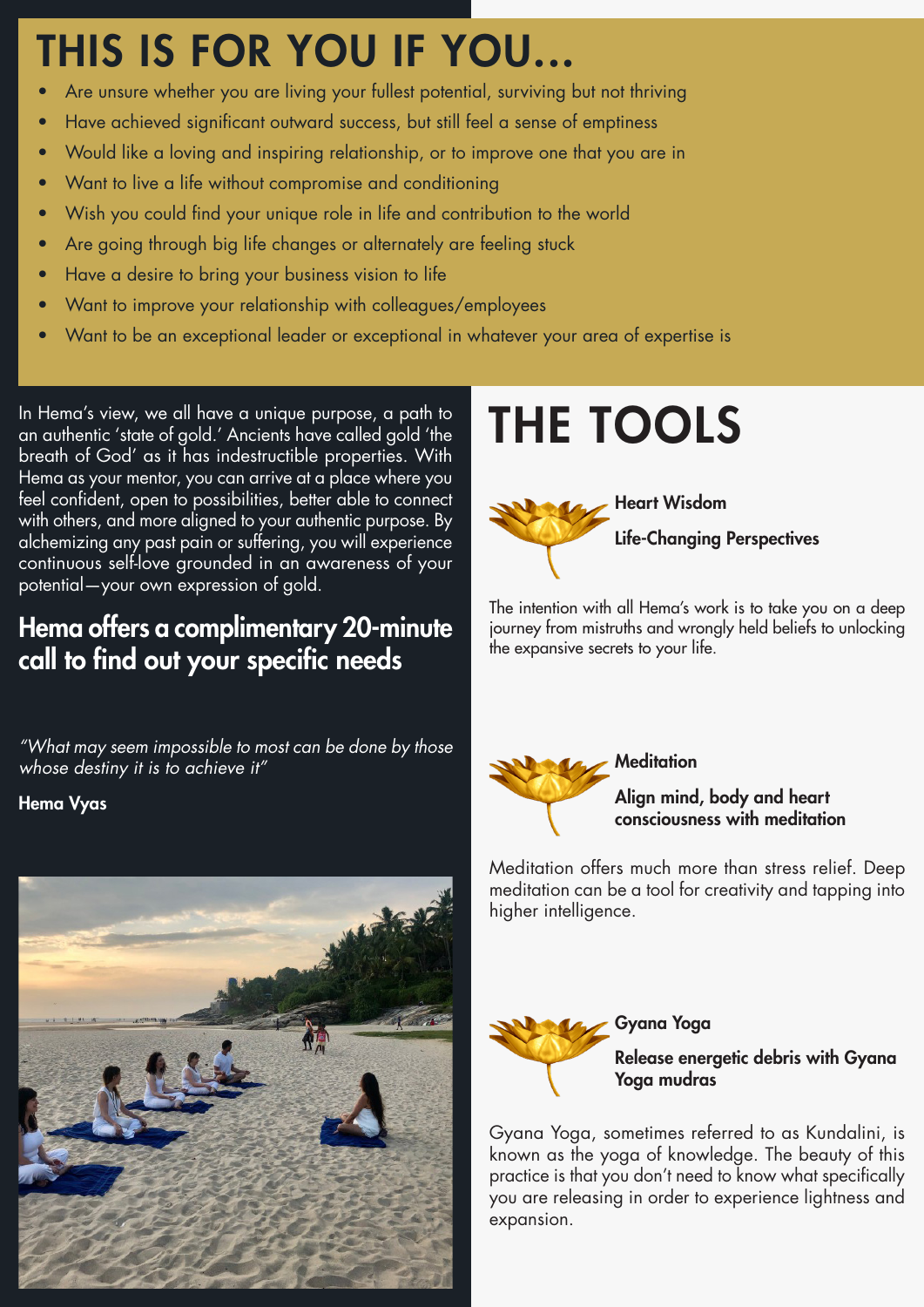## $12$  month  $^{53}_{52}$ program

 $\mathbf 3$  billed annually or per quarterly payment

2 x 1 hour sessions with Hema via Zoom £217 per session Heart Alchemy Meditation course Valued at £99

5 pillars of life: Receive all 5 On-Demand courses that each include Mini-Masterclass, guided meditations and a Gyana Yoga mudra for each theme of:

- Prosperity Consciousness Valued at £99
- Love Supreme: Sacred Relationships Valued at £99
- Ayurvedic Wellbeing Valued at £99
- Living Your Purpose Valued at £99
- Igniting Creativity & Passion Valued at £99

Art of Fantasy & Conscious Imagination Meditation course Valued at £199

Heart Energy Realignment One-time remote session Valued at £298

Personalised guided reflections, tools and practices to amplify growth Included with mentoring

Priority booking for the annual Heart Renaissance Path to Prosperity retreat in Kerala

50% discounts off virtual retreats, workshops and courses

Complimentary Lifetime access to private mentee online portal with exclusive talks and meditations

## 3 month program

£1032

 $3 \times 1$  hour sessions with Hema via Zoom £278 per session

Heart Alchemy Meditation course Valued at £99

Receive one of the 5 pillars On-Demand courses with Mini-Masterclass, guided meditations and Gyana yoga mudra for each theme. Each course is valued at £99

- Prosperity Consciousness
- Love Supreme: Sacred Relationships
- Ayurvedic Wellbeing
- Living Your Purpose
- lgniting Creativity & Passion

Personalised guided reflections, tools and practices to amplify growth **Included with mentoring** 

Priority booking for the annual Heart Renaissance Path to Prosperity retreat in Kerala

10% discounts off virtual retreats, workshops and courses

Complimentary 3-month access to private mentee online portal with exclusive talks and meditations

# WAYS OF WORKING

Hema's renowned ability is to be able to guide you to release stagnant energy and create space in your heart. The first sessions will be about clearing blocks and limiting beliefs, negative thoughts and feelings carried on a conscious or unconscious level. With Hema' guidance, you arrive at a place of transformation.

The second phase of Hema's mentorship is about connecting with your personal power and creativity. Hema will help you to find alignment with the right possibilities so that you can harness your unique purpose and create your own expression of true prosperity, which is the reality of being fulfilled in all ways.

### 6 month program or



 $6 \times 1$  hour sessions with Hema via Zoom £248 per session

Heart Alchemy Meditation course Valued at £99

5 pillars of life: Receive all 5 On-Demand courses with Mini-Masterclass, guided meditations and Gyana Yoga mudra for each theme of:

- Prosperity Consciousness Valued at £99
- Love Supreme: Sacred Relationships Valued at £99
- Ayurvedic Wellbeing Valued at £99
- Living Your Purpose Valued at £99
- laniting Creativity & Passion Valued at £99

Art of Fantasy & Conscious Imagination Meditation course Valued at £199

Personalised guided reflections, tools and practices to amplify growth Included with mentoring

Priority booking for the annual Heart Renaissance Path to Prosperity retreat in Kerala

25% discounts off virtual retreats, workshops and courses

Complimentary 6-month access to private mentee online portal with exclusive talks and meditations

*Before starting your journey with Hema, you will also be invited to complete the 5 pillars questionnaire for an indicator on which areas of life to prioritise focus on.*

### Session-only pricing

If you would like to purchase mentoring sessions, the following are available to you:

| Single Session                    | £298   |
|-----------------------------------|--------|
| Discount for a 6 Session Package  | £1,488 |
| Discount for a 12 Session Package | £2,604 |